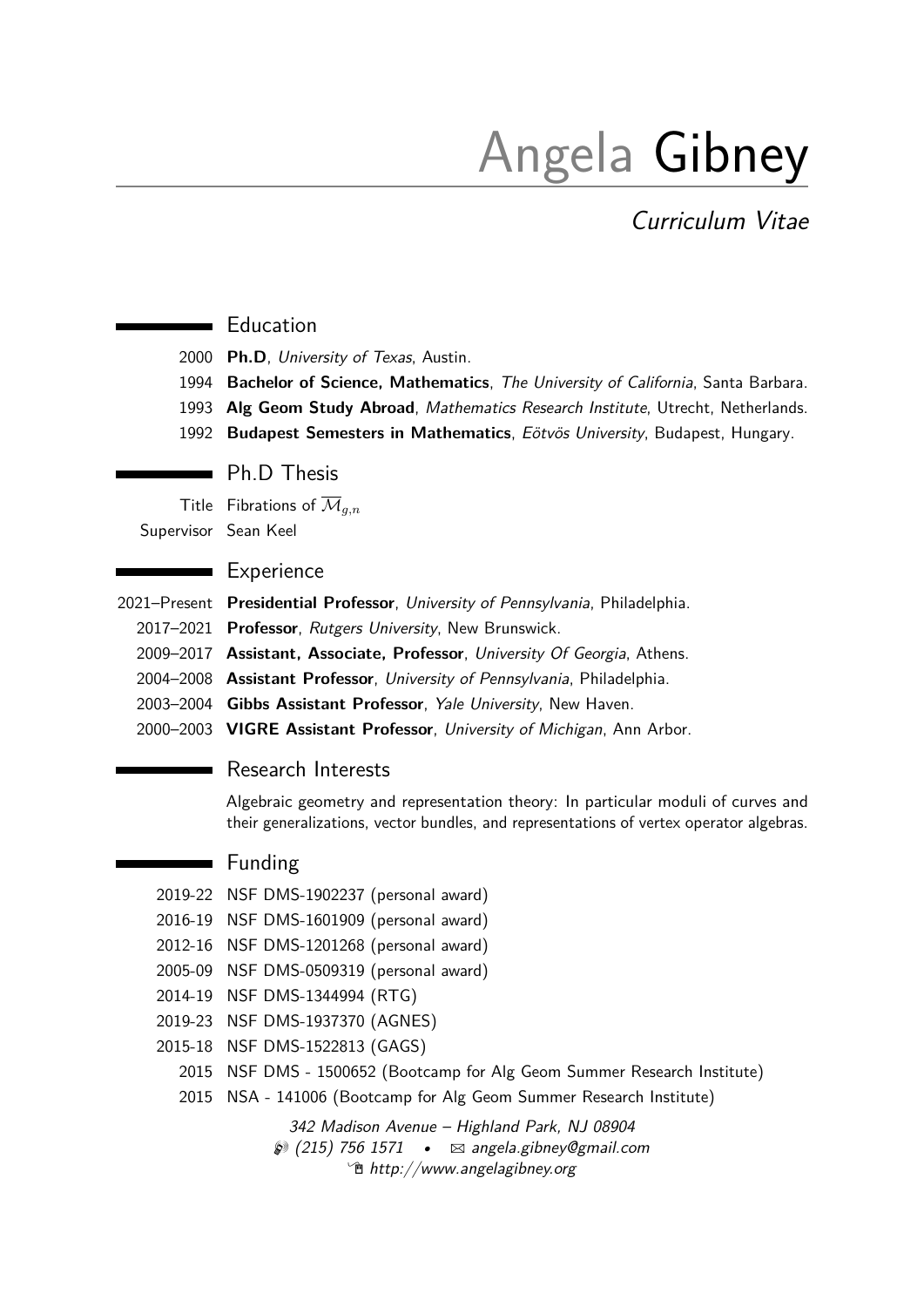# **Exercise Expanditure Publications and Preprints**

- o On global generation of vector bundles on the moduli space of curves from representations of vertex operator algebras (with C. Damiolini) submitted and on the arxiv <https://arxiv.org/pdf/2107.06923.pdf>
- $\circ$  On an equivalence of divisors on  $\overline{M}_{0,n}$  from Gromov-Witten theory and conformal blocks (with L. Chen, L. Heller, E. Kalashnikov, H. Larson, and W. Xu) submitted and on the arxiv <http://arxiv.org/abs/2107.00174>
- { Vertex algebras of CohFT-type (with C. Damiolini, and N. Tarasca), Facets of algebraic geometry. Vol. I, 164–189, London Math. Soc. Lecture Note Ser., 472, Cambridge Univ. Press, Cambridge, 2022. <https://arxiv.org/abs/1910.01658>
- { On factorization and vector bundles of conformal blocks from vertex algebras (with C. Damiolini, and N. Tarasca), submitted and on the arxiv <https://arxiv.org/pdf/1909.04683.pdf>
- $\circ$  Conformal blocks from vertex algebras and their connections on  $\overline{\mathcal M}_{g,n}$ (with C. Damiolini, and N. Tarasca), Geometry & Topology 25 (2021) 2235?2286 <https://arxiv.org/abs/1901.06981>
- o On higher Chern classes of vector bundles of conformal blocks (with S. Mukhopadhyay) <https://arxiv.org/abs/1609.04887>
- $\circ$  Basepoint free cycles on  $\overline{\mathcal{M}}_{0,n}$  from Gromov-Witten theory (with P. Belkale), Int. Math. Res. Not. IMRN (2021), no. 2, 855?884. <https://doi.org/10.1093/imrn/rnz184>
- $\circ$  On finite generation of the section ring of the determinant of cohomology line bundle (with P. Belkale), Trans. Amer. Math. Soc. 371 (2019) <https://www.ams.org/journals/tran/0000-000-00/S0002-9947-2018-07564-X/>
- $\circ$  Scaling of conformal blocks and generalized theta functions over  $\overline{\mathcal{M}}_{g,n}$ (with P. Belkale and A. Kazanova), Math. Z. 284 (2016), no. 3-4, 961?987.; <http://link.springer.com/article/10.1007/s00209-016-1682-1>
- $\circ$  *Nonvanishing of conformal blocks divisors on*  $\overline{M}_{0,n}$ (with P. Belkale and S. Mukhopadhyay), Transformation Groups, Volume 21, Issue 2, 329-353, 2016 <https://link.springer.com/article/10.1007/s00031-015-9357-2>
- $\circ$  Vanishing and identities of conformal blocks divisors on  $\overline{M}_{0,n}$ (with P. Belkale and S. Mukhopadhyay), Algebraic Geometry, Volume 2, Issue 1, 62-90, 2015 <https://algebraicgeometry.nl/Content/6.html>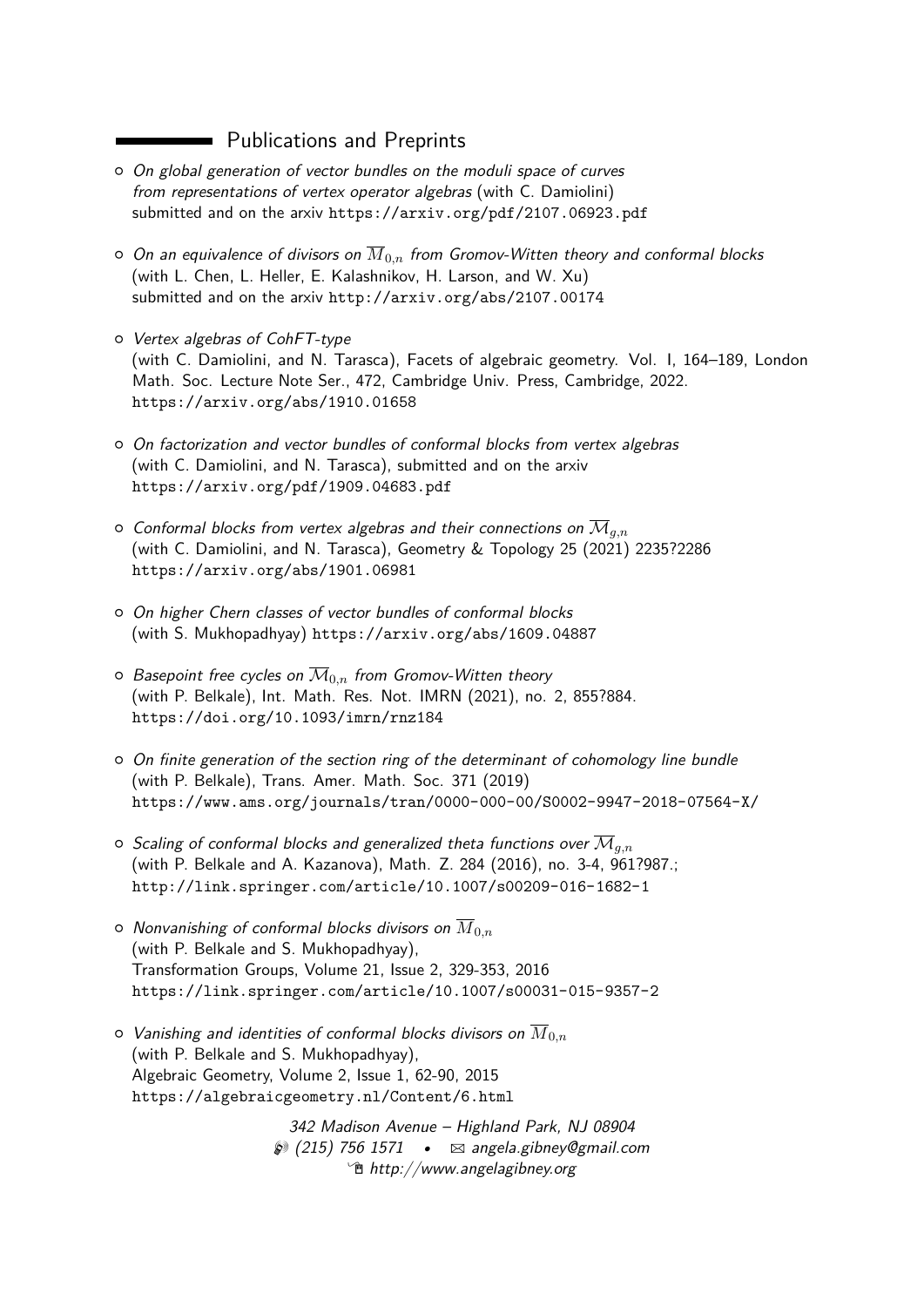- $\circ$  Higher level conformal blocks divisors on  $\overline{\mathcal{M}}_{0,n}$ (with V. Alexeev and D. Swinarski) Proc. Edinb. Math. Soc. (2), Volume 57, Number 1, 7–30, 2014 <https://doi.org/10.1017/S0013091513000941>
- $\circ$  Veronese quotient models of  $\overline{M}_{0,n}$  and conformal blocks (with D. Jensen, H-B. Moon, and D. Swinarski) Michigan Math. J. Volume 62, Number 4, 721– 751, 2013 <https://projecteuclid.org/euclid.mmj/1387226162>
- $\circ$  Conformal blocks divisors and the birational geometry of  $\overline{M}_{g,n}$ Oberwolfach Reports, Moduli Spaces in Algebraic Geometry, 2013 [https://www.mfo.de/document/1306b/OWR\\_2013\\_06.pdf](https://www.mfo.de/document/1306b/OWR_2013_06.pdf)
- $\circ$   $sl_n$  level 1 conformal blocks divisors on  $\bar{M}_{0,n}$ (with D. Swinarski, J. Stankewicz and M. Arap) Int. Math. Res. Not., Number 7, 1634-1680, 2012 <https://academic.oup.com/imrn/article-abstract/2012/7/1634/757371>
- { Lower and upper bounds for nef cones (with D. Maclagan) Int. Math. Res. Not., Number 14, 3224–3255, 2012 <https://doi.org/10.1093/imrn/rnr121>
- $\circ$  The cone of type A, level one conformal blocks divisors, (with N. Giansiracusa) Adv. Math. Volume 231, Number 2, 798–814, 2012 <https://doi.org/10.1016/j.aim.2012.05.017>
- { On extensions of the Torelli map Geometry and arithmetic, EMS Ser. Congr. Rep., Eur. Math. Soc., Zürich, 2012 <https://www.ems-ph.org/qsearch.php>
- $\circ$  Equations for Chow and Hilbert Quotients (with D. Maclagan), Algebra and Number Theory, Volume 4, Number 7, 855–885, 2010 <https://msp.org/ant/2010/4-7/p03.xhtml>
- $\circ$  Numerical criteria for a divisor in  $\overline{\mathcal{M}}_q$  to be ample, Compos. Math., Volume 145, Number 5, 1227–1248, 2009; [https://doi.org/10.1112/](https://doi.org/10.1112/S0010437X09004047) [S0010437X09004047](https://doi.org/10.1112/S0010437X09004047)
- $\circ$  Pointed trees of projective spaces, (with L. Chen and D. Krashen) J. Algebraic Geom., Volume 18 , Number 3, 477–509, 2008 [https://doi.org/10.1090/S1056-3911-08-00494-3](https://doi.org/10.1090/S1056-3911-08-00494-3 )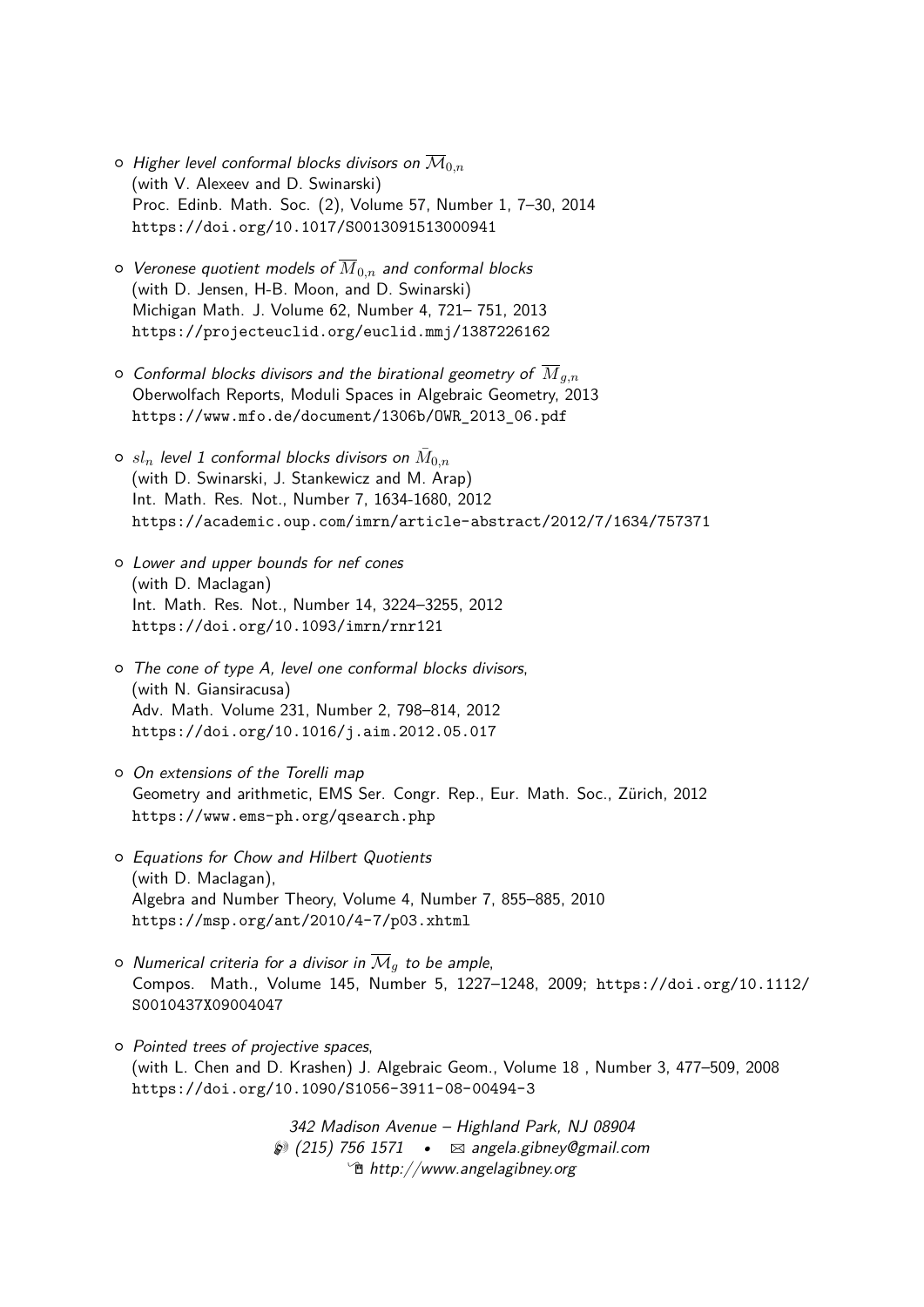- o Mori cones of moduli spaces of curves of small genus, (with G. Farkas) Trans Amer Math Soc, Volume 355, Number 3, 1183–1199, 2003 [https://doi.org/10.1090/](https://doi.org/10.1090/S0002-9947-02-03165-3) [S0002-9947-02-03165-3](https://doi.org/10.1090/S0002-9947-02-03165-3)
- $\circ$  Towards the ample cone of  $\overline{\mathcal{M}}_{g,n}$ , (with S. Keel, and I. Morrison) Journal of the American Mathematical Society, Volume 15, Number 2, 273–294, 2002 <https://doi.org/10.1090/S0894-0347-01-00384-8>

### **Publications and Preprints: Editorial**

- o Our Early Career, looking back Notices of the American Math. Soc., Jan 2022 <https://bit.ly/37gBI0R>
- o The Early Career and the pandemic Notices of the American Math. Soc., Jan 2021 <https://www.ams.org/journals/notices/202101/rnoti-p56.pdf>
- { In the Early Career Notices of the American Math. Soc., Jan 2020 <https://www.ams.org/journals/notices/202001/rnoti-p56.pdf>
- o Introducing the Early Career Section Notices of the American Math. Soc., Jan 2018 <https://www.ams.org/journals/notices/201901/rnoti-p28.pdf>
- { Surveys on Recent Developments in Algebraic Geometry (editor, with I. Coskun, T. de Fernex, and M. Lieblich), Proc of Symposia in Pure Mathematics, American Math. Soc., Jul 2017 <https://bookstore.ams.org/pspum-95/>
- $\circ$  Proceedings of the 2010 conference at the University of Georgia, Athens, (editor, with V. Alexeev, E. Izadi, E. Looijenga, J. Kollár) Contemporary Mathematics, American Math. Soc., Volume: 564, 2011 <https://www.ams.org/books/conm/564/>

# **Commission Company** Ongoing Editorial Service

editor **AMS Notices, Contemporary Mathematics, Manuscripta Mathematica** moderator **arXiv**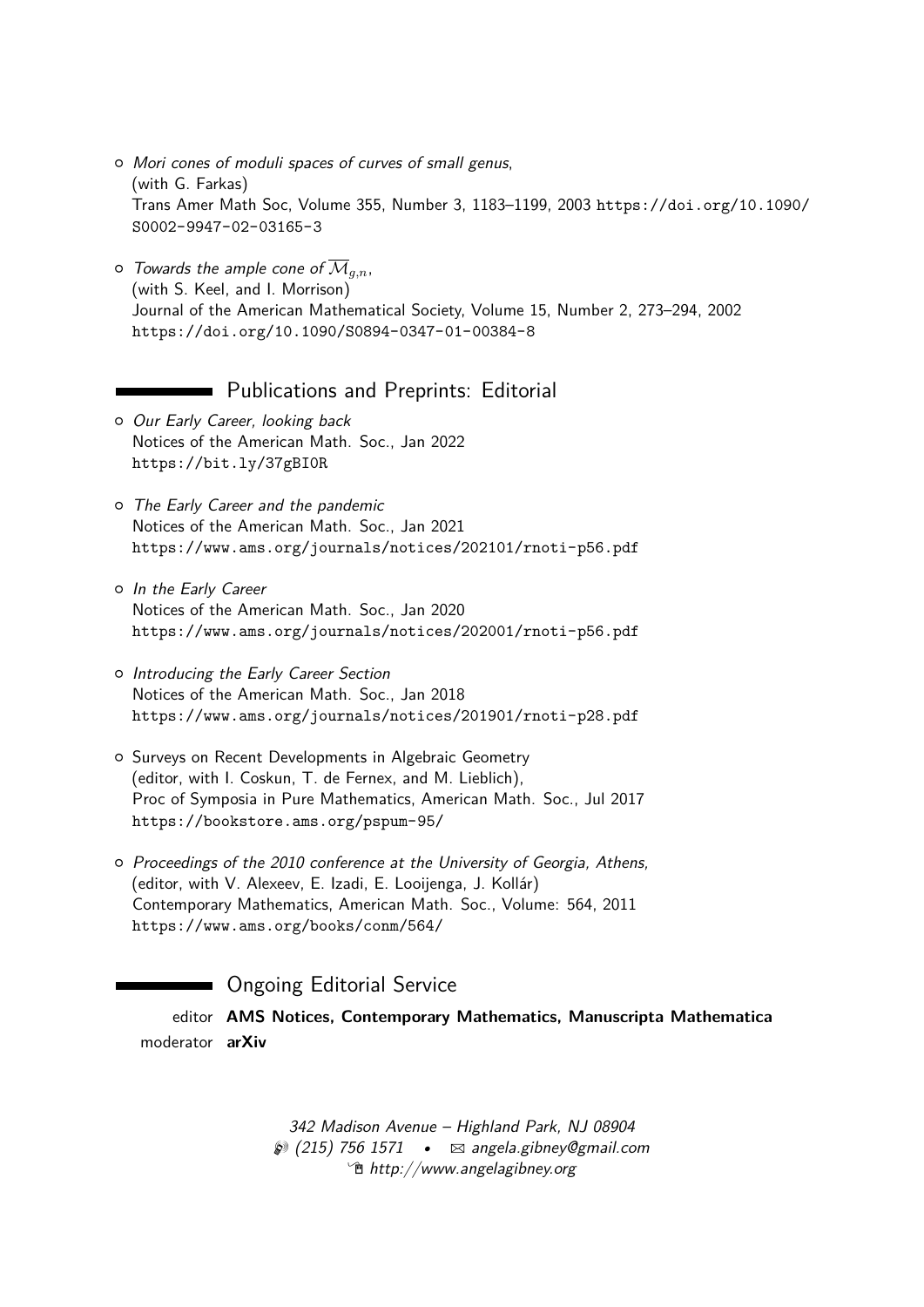### InvitedTalks

#### **2001-05 (15 lectures); 2006-10 (12 lectures); 2011-14 (30 lectures);**

#### **Select talks since 2015:**

- 2022 Georgia Algebraic Geometry Seminar, Emory University April 1-3 Kyoto Representation Theory Seminar on Zoom, February 2
- 2021 algebraic geometry seminar, UC Davis, November 9th Colloquia at UPenn and UT Austin
- 2020 Madison Moduli Weekend (online), (September 26-27th) Topics in refined theories and beyond at ETH-ITS, Zurich (online) (April 15) JMM 2020, Cohomological Field Theories and Wall Crossing (January 15)
- 2019 Facets in Algebraic Geometry, Ann Arbor, Michigan Verlinde Algebras and the Grassmannian, Guangzhou, China Texas Algebraic Geometry Symposium, Austin, Texas
- 2018 School on the Geometry of Moduli Spaces of Curves, Trieste, ITALIA Algebraic Geometry Seminars at Columbia, Harvard/MIT, and Princeton
- 2017 Colloquium, and Undergraduate Colloquium, UPenn GAeL (Geométrie Algébrique en Liberté), Bath University, UK Texas Algebraic Geometry Symposium (TAGS), Rice U, TX,
- 2016 Canadian Maths Society Winter Meeting, "Comb. Alg. Geom" Colloquiua at Cornell, UCI, UCLA, University of Oregon, OSU, and Rutgers Intro Workshop, Comb Alg Geom Program, Fields, CA (2 invited lectures) American Institute of Mathematics, San Jose, CA Algebraic Cycles and Moduli, CRM, Université de Montreal, CA
- 2015 University of Maryland Colloquium The second annual MAAGC workshop, Philadelphia, PA Developments in Moduli and Geometric Invariant Theory, UNC

# **Other honors and awards**

Teaching award, University of Pennsylvania (2006); American Association of University Women, Dissertation Fellowship (offered), (2001); Clay Mathematics Institute, Liftoff Fellow (2000).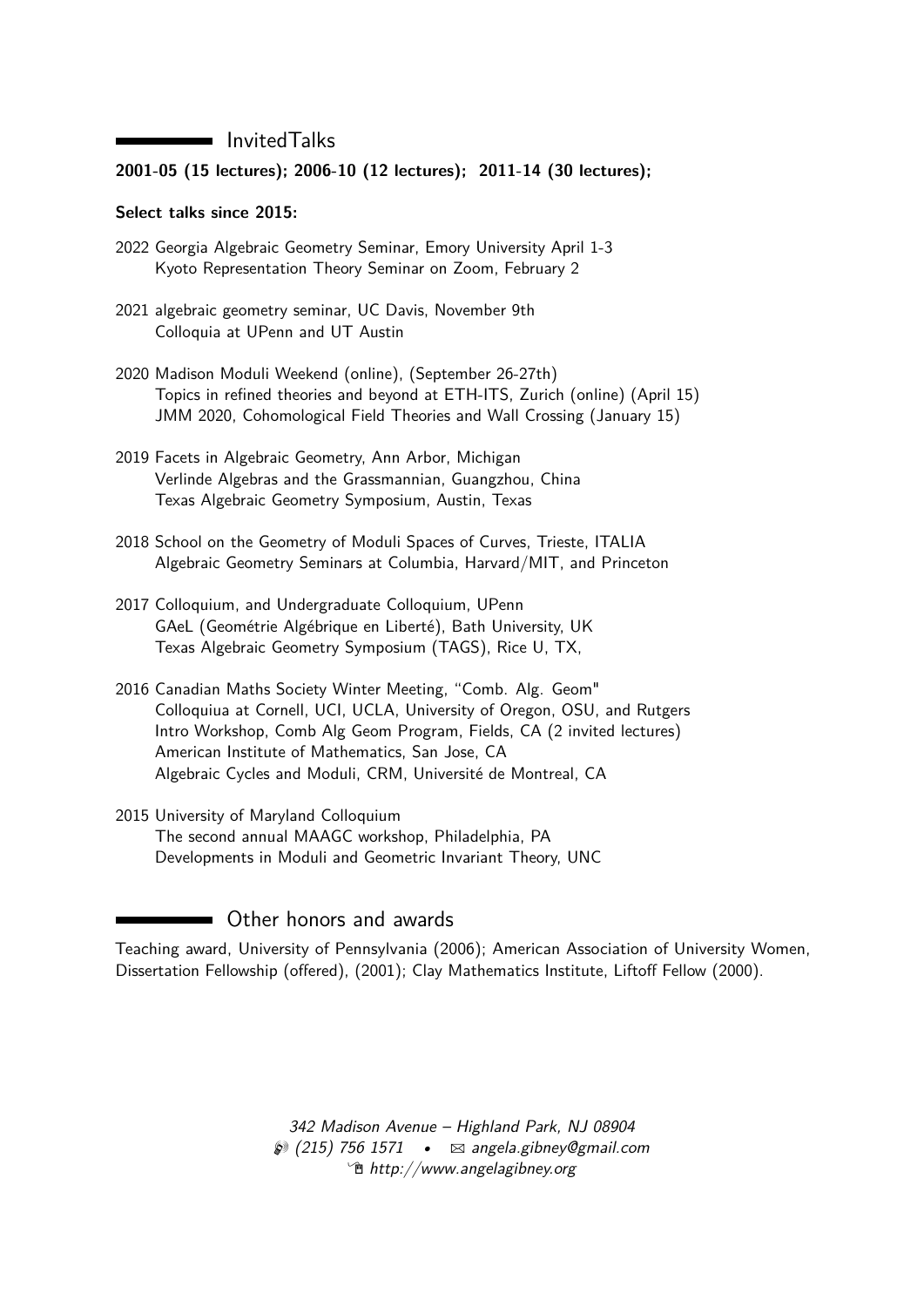|                | Courses taught                                                                                                                                                                                                                                                                                                           |
|----------------|--------------------------------------------------------------------------------------------------------------------------------------------------------------------------------------------------------------------------------------------------------------------------------------------------------------------------|
| Michigan       | (115, 116) Calculus II and III, (216) Intro to Diff Equations, (731) Moduli of Curves                                                                                                                                                                                                                                    |
| Yale           | (480b) Introduction to Algebraic Geometry, (115a) Calculus II                                                                                                                                                                                                                                                            |
| Penn           | (103) Calculus, (370, 371) Algebra I and II, (312/402) Linear algebra, (624, 625)<br>Algebraic geometry I and II, (724) Topics: Introduction to moduli spaces, Moduli of<br>stable maps, 240 Linear algebra and differential equations                                                                                   |
| <b>UGA</b>     | (2250, 2260) Calculus I II (3000) Linear Algebra, (4010/6010) Modern Algebra and<br>Geometry, (7005/9005) Mock AMS Conference, (8000) Graduate Algebra, (8310)<br>Geometry of Schemes, (8330) Toric Varieties, (8330) Quantum Cohomology, (8330)<br>Conformal Blocks, (8330) Moduli of Curves                            |
| Rutgers        | (250) Intro to Linear Algebra, (350) Linear Algebra, (428) Graph Theory, (436) History of<br>Math, (535) Graduate Algebraic Geometry, (552) Graduate Algebra 2                                                                                                                                                           |
|                | Research advising of graduate students and postdocs                                                                                                                                                                                                                                                                      |
| 2021 -<br>2020 | Avik Chakravarty, University of Pennsylvania<br>Allison Bu, PhD co-advisor with Doron Zeilberger, Rutgers University                                                                                                                                                                                                     |
| $2018 -$       | Chiara Damiolini, postdoctoral advisor, Rutgers University                                                                                                                                                                                                                                                               |
|                | 2017-19 Nicola Tarasca, postdoctoral advisor, UGA and Rutgers University                                                                                                                                                                                                                                                 |
|                | 2016-17 Anand Deopokur, postdoctoral co-advisor with V. Alexeev, UGA                                                                                                                                                                                                                                                     |
|                | Michael Schuster, postdoctoral advisor, UGA                                                                                                                                                                                                                                                                              |
|                | 2012-17 Natalie Hobson, PhD Advisor, UGA                                                                                                                                                                                                                                                                                 |
|                | 2013-16 Anna Kazanova, postdoctoral advisor, UGA                                                                                                                                                                                                                                                                         |
|                | 2011-13 Gulden Cinar, Masters Advisor, UGA                                                                                                                                                                                                                                                                               |
|                | Han-Bom Moon, postdoctoral advisor, UGA                                                                                                                                                                                                                                                                                  |
|                | 2008-11 David Swinarski, postdoctoral Co-advisor with V. Alexeev, UGA                                                                                                                                                                                                                                                    |
|                | On a thesis committee for                                                                                                                                                                                                                                                                                                |
|                | 2019 Carl Lian, Columbia University<br>Chengxi Wang, Rutgers University<br>2017 Luca Schaffler, UGA<br>2015 Xiayan Hu, PhD, UGA<br>2011 Noah Giansiracusa, PhD, Brown University<br>2010 Paul Larsen, PhD, Humboldt University, Berlin<br>2008 David Swinarski, PhD, Columbia University<br>2005 Damiano Testa, PhD, MIT |
|                | 342 Madison Avenue - Highland Park, NJ 08904                                                                                                                                                                                                                                                                             |

 $\textcircled{2}$  (215) 756 1571 •  $\boxtimes$  [angela.gibney@gmail.com](mailto:angela.gibney@gmail.com) Í [http://www.angelagibney.org](http://http://www.angelagibney.org)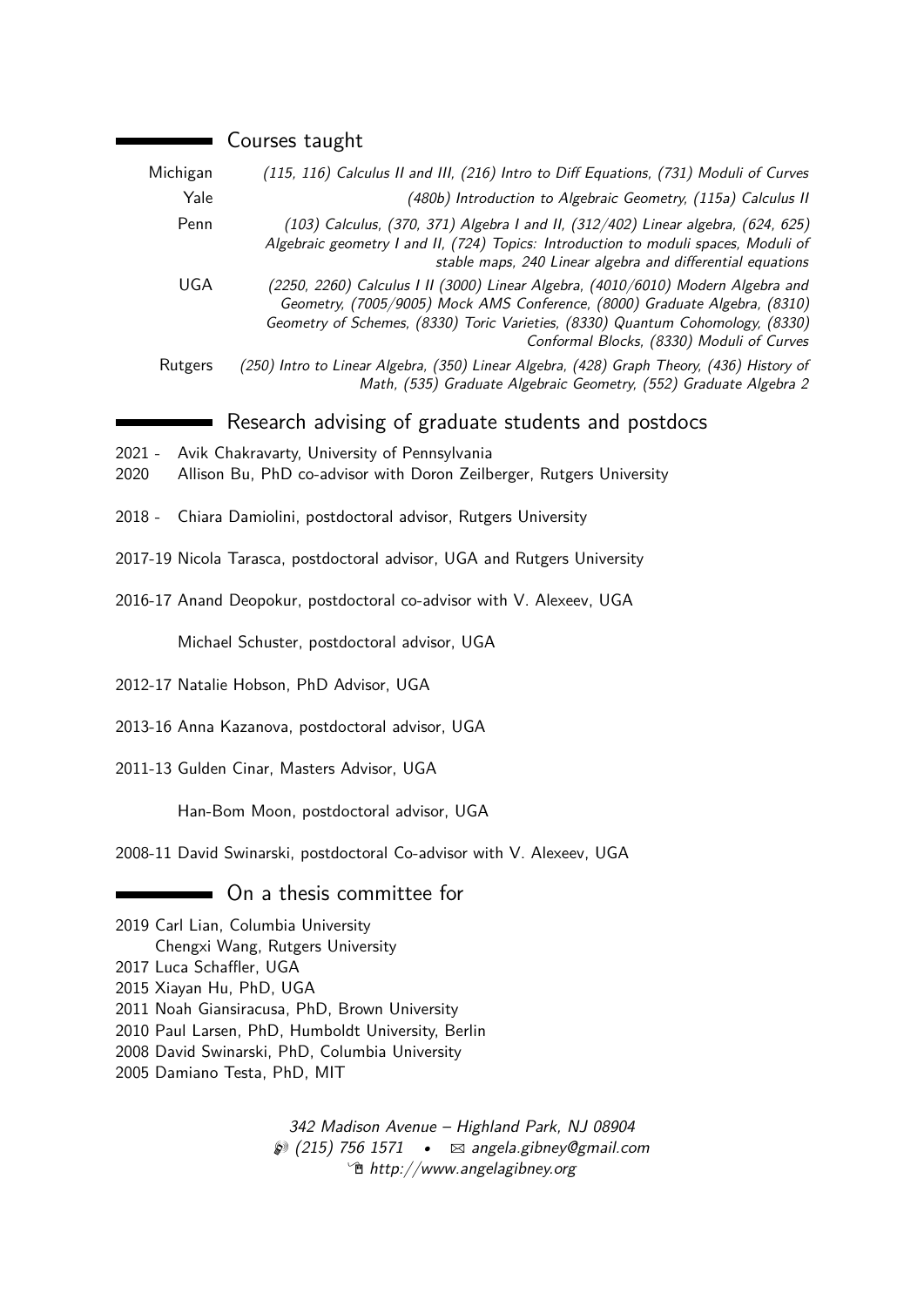Service as a conference co-organizer

- 2022 Algebraic Geometry Northeast Sectional (AGNES) (with L.Borisov, A. Buch, and D.Krashen)
- 2017 The Georgia Algebraic Geometry Symposium (with V. Alexeev, B. Bakker, D. Krashen, and D. Lorenzini)

The Georgia Summer Workshop in Algebraic Geometry at UGA (co-organized with A. Deopurkar, J. Kass, and N. Tarasca);

2016 Combinatorial Moduli Spaces and Intersection Theory, The Fields Institute (with D. Abramovich, I. Coskun, G. Smith, and M. Stillman)

The Georgia Summer Workshop in Algebraic Geometry at UGA (with A. Deopurkar, J. Kass, and N. Tarasca)

2015 The graduate student 'Bootcamp' for the Algebraic Geometry Institute Salt Lake City, Utah, (with I. Coskun, T. DeFernex, and M. Lieblich)

AWM Research Symposium, Special Session in Algebraic Geometry, UM (with L. Chen)

- 2014 The Georgia Algebraic Geometry Symposium (with V. Alexeev, N. Giansiracusa, and D. Krashen)
- 2013 The Georgia Algebraic Geometry Symposium (with V. Alexeev, E. Izadi, and D. Krashen)
- 2012 VIGRE Summer School and Georgia Algebraic Geometry Symposium (with V. Alexeev and E. Izadi, and D. Krashen)
- 2010 Mathematical Research Communities Workshop, Snowbird, Utah (with D. Abramovich, I. Coskun, J. McKernan and T. deFernex)

The Compact Moduli and Vector Bundles Conference at UGA (with V. Alexeev and E. Izadi)

- 2009 The Connections for Women Workshop at MSRI (with D. Maclagan and J. Sidman)
- 2007 Combinatorial Algebraic Geometry, (AMS meeting, Hoboken, NJ) (with D. Maclagan)
- 2002 Curves and their Moduli, (AMS meeting, Ann Arbor, MI) (with G. Farkas and R. Lazarsfeld)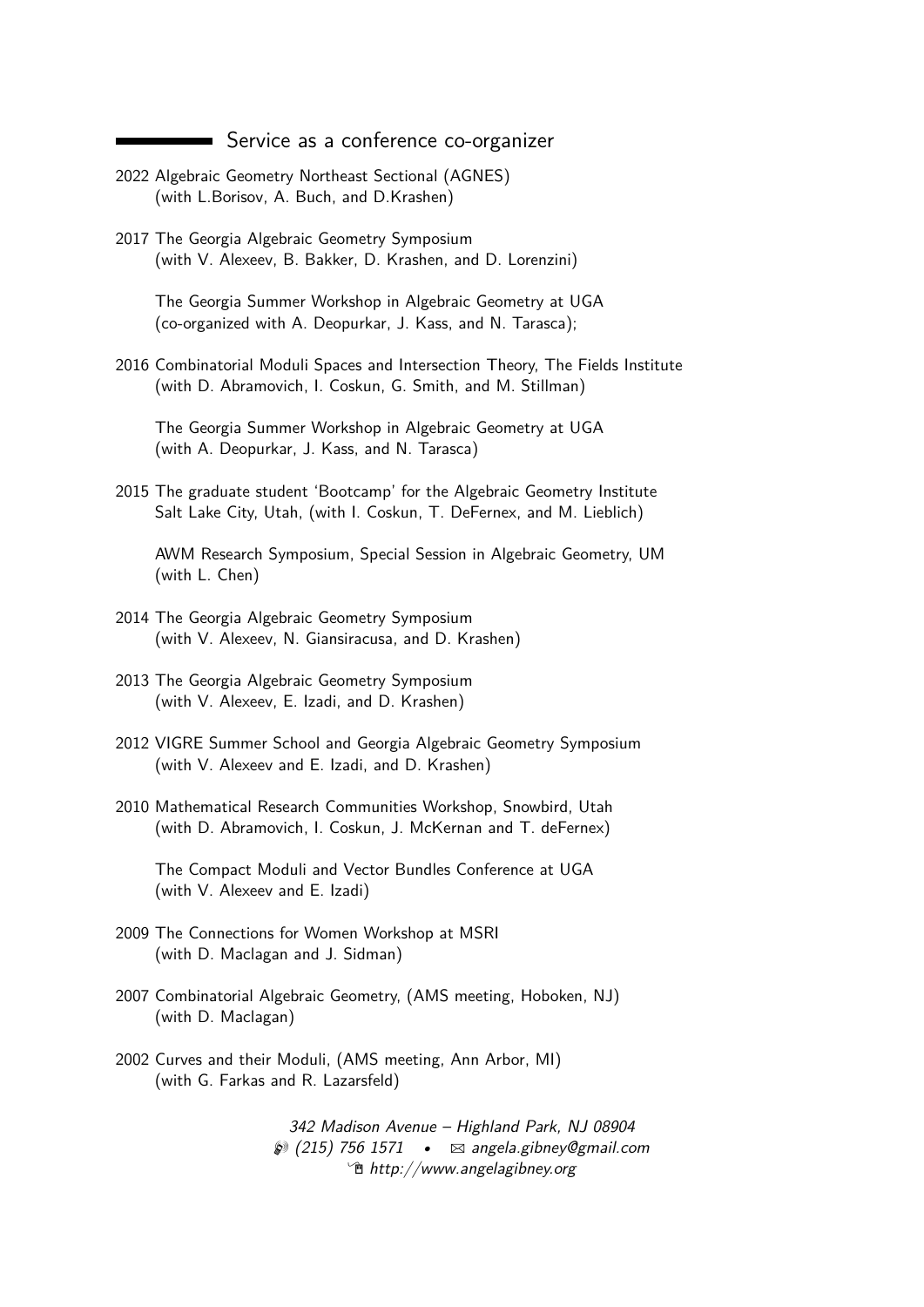# Activities promoting graduate education

- 2021 Zoom lecture on applying for graduate school, at the UP GRADe Workshop, October 30.
- 2018 Associate Editor of the Notices, in charge of the Early Career Section
- 2017-19 Professional development activities for grad students at Rutgers
- 2018 5 Lectures, school on Geometry of Moduli Spaces of Curves, ICTP, Trieste, IT
- 2017 4 Lectures, GAeL, Bath University, UK
- 2016 RTG Summer Coordinator for the RTG grant

Academic Year Coordinator for the RTG grant

- 2015 'Bootcamp' for the Algebraic Geometry Institute, Salt Lake City, Utah (Co-Organizer with I. Coskun, T. DeFernex, and M. Lieblich) Graduate Student Mock AMS Conference, UGA
- 2013 5 lectures, summer school on Conformal Blocks, Universita Sapienza, Rome, IT
- 2012 Algebraic Geometry Summer School at UGA (with V. Alexeev and D. Krashen)
- 2010 14 VIGRE Summer Program Coordinator Graduate Student Mock AMS Conference, UGA
- 2010-11 M.A.T.H. Students program,
- 2010 Organized lunch and talk for students by David Saltman, director IDA Topic: Nonacademic Math Jobs in the Defense Industry
- 2009 Connections for Women, Co-Organizer, with Diane Maclagan, MSRI
- 2007 Institute for Advanced Study, Women's program, Princeton, NJ
- 2005 mentor, 'Bootcamp', Summer Institute in Algebraic Geometry
- 2004 AMS Presentations By Young Researchers Conference, MRC Program, led working group on moduli spaces, Snowbird, Utah
- 2002 Learning Stacks and Computational Methods through Problem Solving, University of Illinois at Urbana Champagne
- 1998-00 started and ran Junior Geometry At UT Austin (with D. Krashen) still running: <https://www.ma.utexas.edu/research/seminars.php>